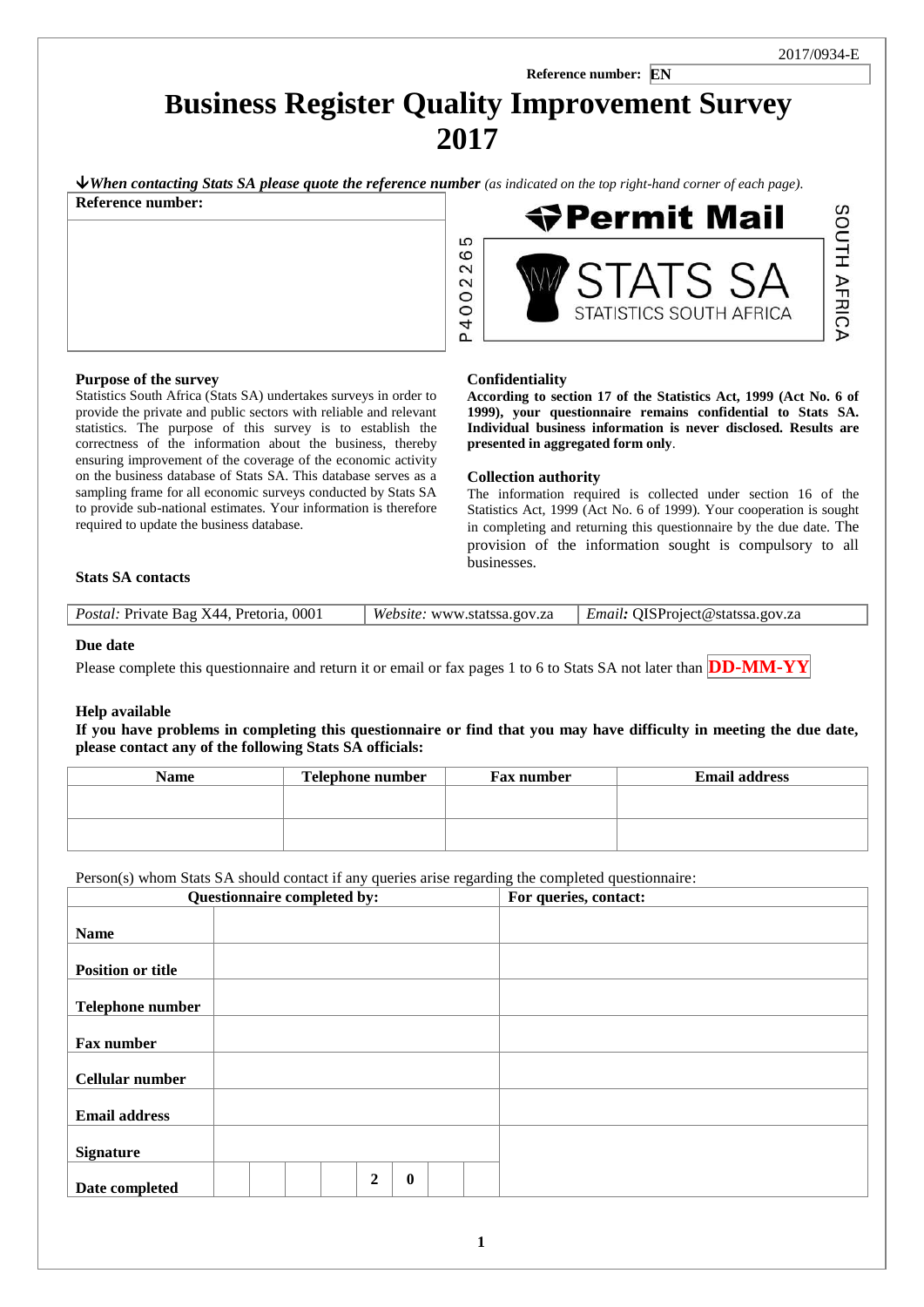# **Reference number: EN**

**Only the South African-based activities of the business or farming unit (as shown on the address box, page 1) should be included on the questionnaire.**

l

*Note: In the case of a holding company, exclude figures for the subsidiary companies.*

# **Section A: Details of the business**

Please review the recorded information and update accordingly in the blank spaces provided, under the heading '**Correct/current information as supplied by contact person'**.

| Part 1 – Contact and registration<br>information of the business                                                                                                                                                                   | <b>Office use: Information as</b><br>per Stats SA records                                    | <b>Correct/current information as</b><br>supplied by contact person |
|------------------------------------------------------------------------------------------------------------------------------------------------------------------------------------------------------------------------------------|----------------------------------------------------------------------------------------------|---------------------------------------------------------------------|
| Name of business<br>1.<br>(as registered with the<br>Department of Trade and<br>Industry (DTI) and/or South<br>African Revenue Service (SARS))                                                                                     |                                                                                              |                                                                     |
| 2.<br>All trading names<br>(as appearing on the<br>advertising pamphlets and on<br>the business billboards)                                                                                                                        |                                                                                              |                                                                     |
| <b>Registration numbers</b><br>3.                                                                                                                                                                                                  |                                                                                              |                                                                     |
| Company/CC registration<br>number                                                                                                                                                                                                  |                                                                                              |                                                                     |
| $IT$ (Income Tax) number                                                                                                                                                                                                           |                                                                                              |                                                                     |
| PAYE (Pay-As-You-Earn)<br>number                                                                                                                                                                                                   |                                                                                              |                                                                     |
| <b>UIF</b> (Unemployment Insurance<br>Fund) number                                                                                                                                                                                 |                                                                                              |                                                                     |
| <b>SDL</b> (Skills Development Levy)<br>number                                                                                                                                                                                     |                                                                                              |                                                                     |
|                                                                                                                                                                                                                                    | VAT (Value Added Tax) Indicate how many VAT numbers refer to this business (please list all) |                                                                     |
| $VAT$ number 1                                                                                                                                                                                                                     |                                                                                              |                                                                     |
| $VAT$ number 2                                                                                                                                                                                                                     |                                                                                              |                                                                     |
| $VAT$ number 3                                                                                                                                                                                                                     |                                                                                              |                                                                     |
| $VAT$ number 4                                                                                                                                                                                                                     |                                                                                              |                                                                     |
| $VAT$ number 5<br>(If more than 5 VAT numbers refer to question 23 on page 6)<br>4.<br><b>Postal address</b>                                                                                                                       |                                                                                              |                                                                     |
|                                                                                                                                                                                                                                    | Postal code                                                                                  | Postal code                                                         |
| 5.<br><b>Physical address</b><br>(Address line $1$ – Name of Building)<br>(Address line 2 – Street Name and No)<br>$(Address line 3 - Suburb/ Town)$<br>(Address line 4 - Municipality name)<br>$(Address line 5 - Province name)$ |                                                                                              |                                                                     |
|                                                                                                                                                                                                                                    | Postal code                                                                                  | Postal code                                                         |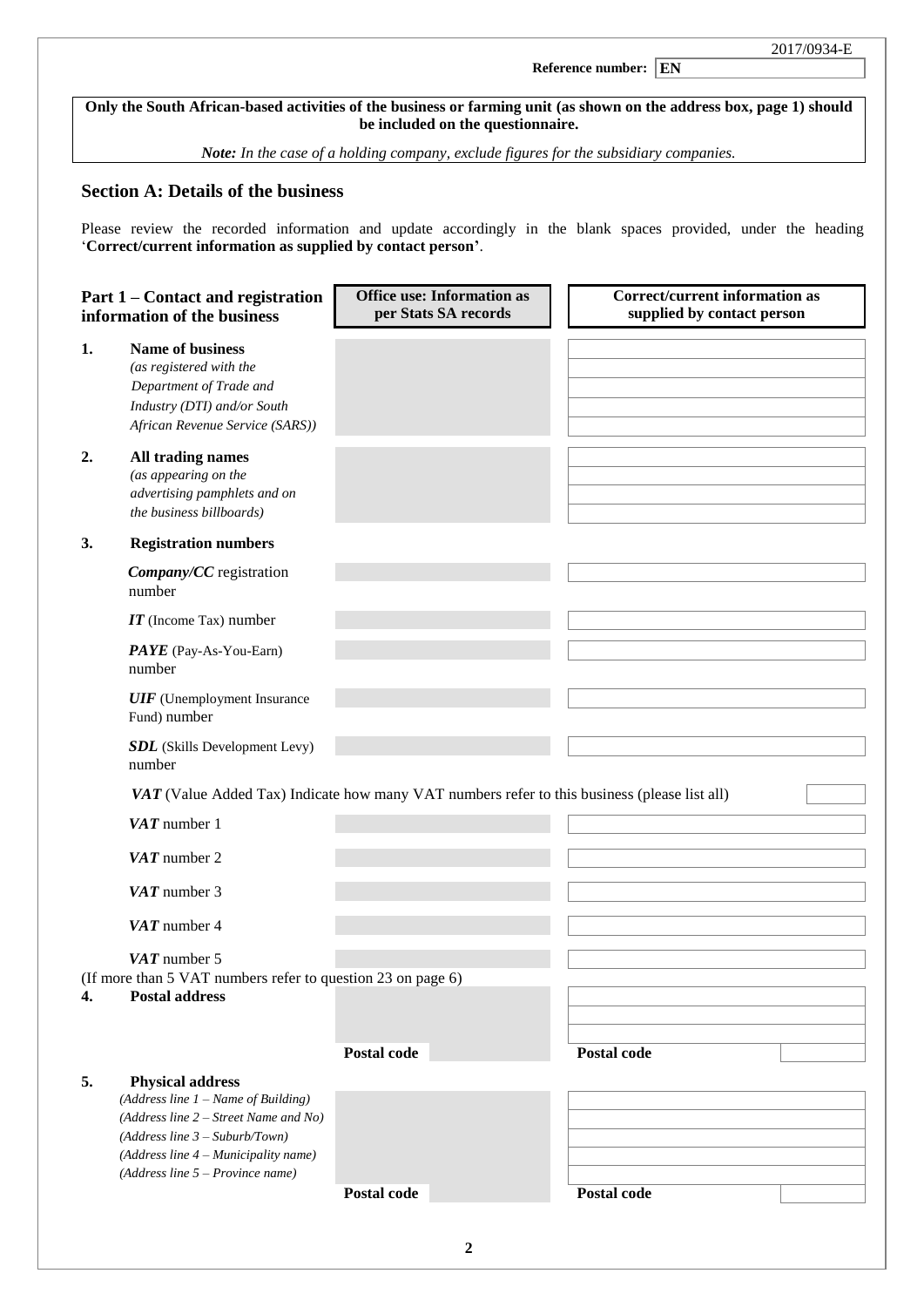|     |                                                                                                                                                                                                                                                                                                                                                                                                                                                                                                                                                                 | 2017/0934-E                                                |
|-----|-----------------------------------------------------------------------------------------------------------------------------------------------------------------------------------------------------------------------------------------------------------------------------------------------------------------------------------------------------------------------------------------------------------------------------------------------------------------------------------------------------------------------------------------------------------------|------------------------------------------------------------|
|     | Reference number: EN                                                                                                                                                                                                                                                                                                                                                                                                                                                                                                                                            |                                                            |
|     | Part 2 – Measures of size of the business                                                                                                                                                                                                                                                                                                                                                                                                                                                                                                                       |                                                            |
|     | From                                                                                                                                                                                                                                                                                                                                                                                                                                                                                                                                                            | <b>To</b>                                                  |
| 6.  | $\mathbb M$<br>M<br>Y<br>Y<br>D<br>D<br>Indicate the period of the financial year<br>Note: Please provide the latest financial year figures                                                                                                                                                                                                                                                                                                                                                                                                                     | $\mathbb{D}$<br>$\mathbf{M}$<br>$\mathbb M$<br>Y<br>Y<br>D |
|     |                                                                                                                                                                                                                                                                                                                                                                                                                                                                                                                                                                 |                                                            |
| 7.  | Indicate the annual turnover of the business according to the latest available financial statements<br>Note: The total value of sales of goods and amounts received for services rendered, include subsidies and incentives<br>received from government and income from rental or leasing of land and buildings for the financial year. The<br>financial year period should be the latest financial year with the latest available financial figures. Accurate unaudited<br>figures will be accepted. If you are a holding company, include dividends received. |                                                            |
|     |                                                                                                                                                                                                                                                                                                                                                                                                                                                                                                                                                                 | $\boldsymbol{0}$<br>$\bf{0}$                               |
| 8.  | Does this business have different activities for which separate accounting records are kept?                                                                                                                                                                                                                                                                                                                                                                                                                                                                    | Yes<br>N <sub>0</sub>                                      |
| 9.  | Indicate the total land area <i>(in hectares)</i> that the business owns or leases for the purpose of farming, forestry or<br>horticultural activities                                                                                                                                                                                                                                                                                                                                                                                                          |                                                            |
|     |                                                                                                                                                                                                                                                                                                                                                                                                                                                                                                                                                                 |                                                            |
| 10. | Indicate the number of rooms/stay units/camping sites available for paying guests as at the last day of the<br>financial year in case of a business that offers accommodation services<br>Note: Refers to accommodation service businesses and includes hotels, motels, inns, lodges, caravan and camping<br>parks, guest-houses, guest-farms, bed-and-breakfast businesses, furnished holiday flats and chalets, nature/game<br>reserves (including national and provincial parks), holiday resorts and boarding houses.                                       |                                                            |
|     |                                                                                                                                                                                                                                                                                                                                                                                                                                                                                                                                                                 |                                                            |
| 11. | Indicate the total number of all temporary and permanent employees that are on the payroll of the business.,<br>earning a salary, wage, etc., according to the latest available financial statement                                                                                                                                                                                                                                                                                                                                                             |                                                            |
|     |                                                                                                                                                                                                                                                                                                                                                                                                                                                                                                                                                                 |                                                            |
| 12. | Indicate the total salaries and wages paid by the business according to the latest available financial statements                                                                                                                                                                                                                                                                                                                                                                                                                                               |                                                            |
|     | Total salaries and wages (in Rand) for the financial year                                                                                                                                                                                                                                                                                                                                                                                                                                                                                                       | $\overline{\phantom{a}}$<br>$\bf{0}$<br>$\bf{0}$           |
|     |                                                                                                                                                                                                                                                                                                                                                                                                                                                                                                                                                                 |                                                            |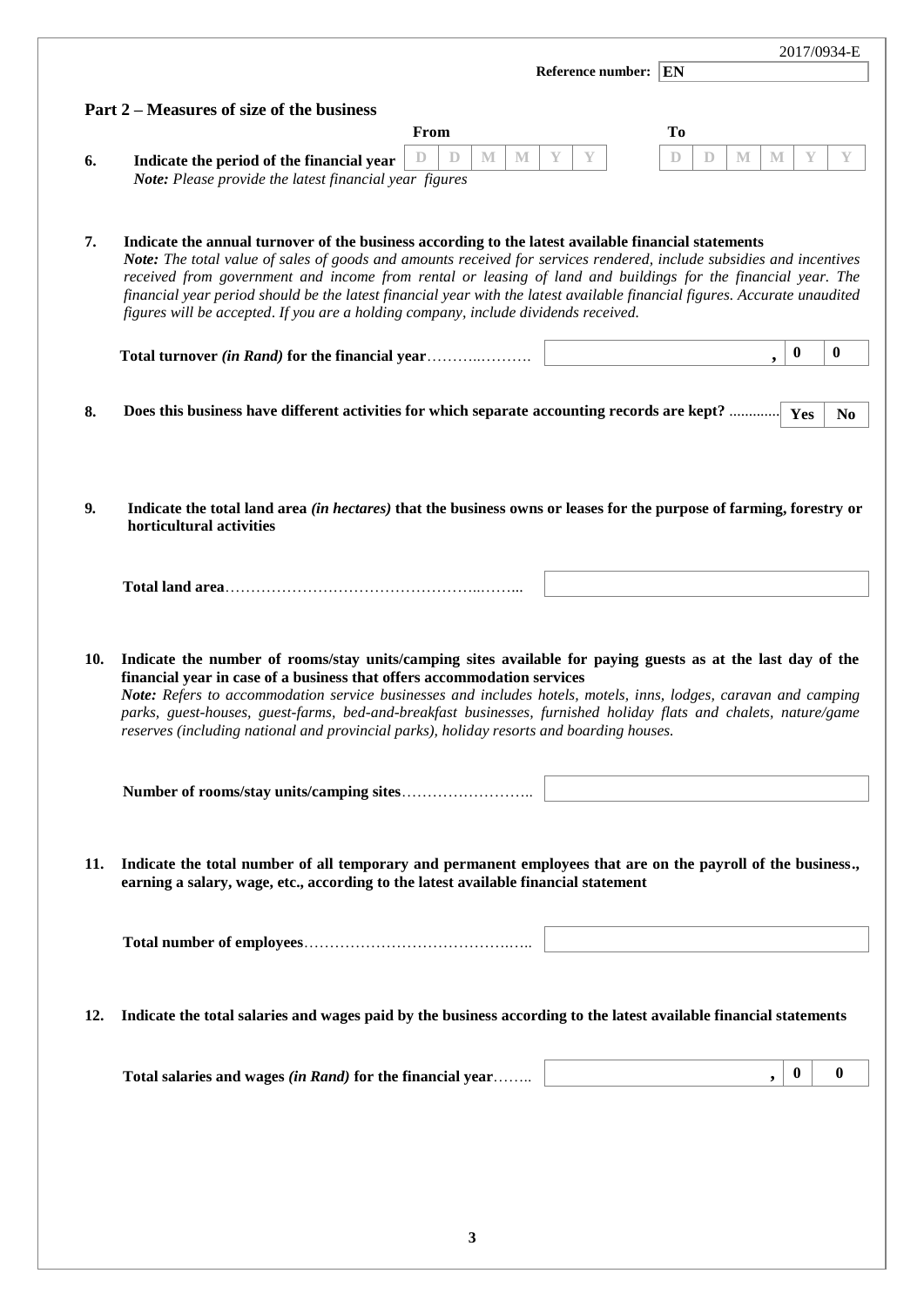|     | <b>Part 3</b> – The structure of the business (indicate with an $X$ ) |                              |
|-----|-----------------------------------------------------------------------|------------------------------|
|     |                                                                       |                              |
| 13. | Indicate the type of ownership of the business                        |                              |
|     |                                                                       | Cooperative society          |
|     |                                                                       |                              |
|     |                                                                       |                              |
|     |                                                                       | Municipality/local authority |
|     |                                                                       |                              |
|     |                                                                       |                              |
|     | Club, welfare organisation, association not                           |                              |
|     |                                                                       |                              |
|     |                                                                       |                              |
|     |                                                                       |                              |
| 14. |                                                                       | Yes                          |
|     |                                                                       |                              |
| 15. | If 'Yes', indicate the number of:                                     |                              |
|     |                                                                       |                              |
|     |                                                                       |                              |
|     |                                                                       |                              |
|     |                                                                       |                              |
| 16. |                                                                       | Yes                          |
|     |                                                                       |                              |
| 17. | If 'Yes', indicate the:                                               |                              |
|     |                                                                       |                              |
|     |                                                                       |                              |
|     |                                                                       |                              |
|     |                                                                       |                              |
|     |                                                                       |                              |
|     |                                                                       |                              |
|     |                                                                       |                              |
| 18. |                                                                       | Yes                          |
| 19. |                                                                       | Yes                          |
|     |                                                                       |                              |
|     |                                                                       | Yes                          |
| 20. |                                                                       |                              |
|     |                                                                       |                              |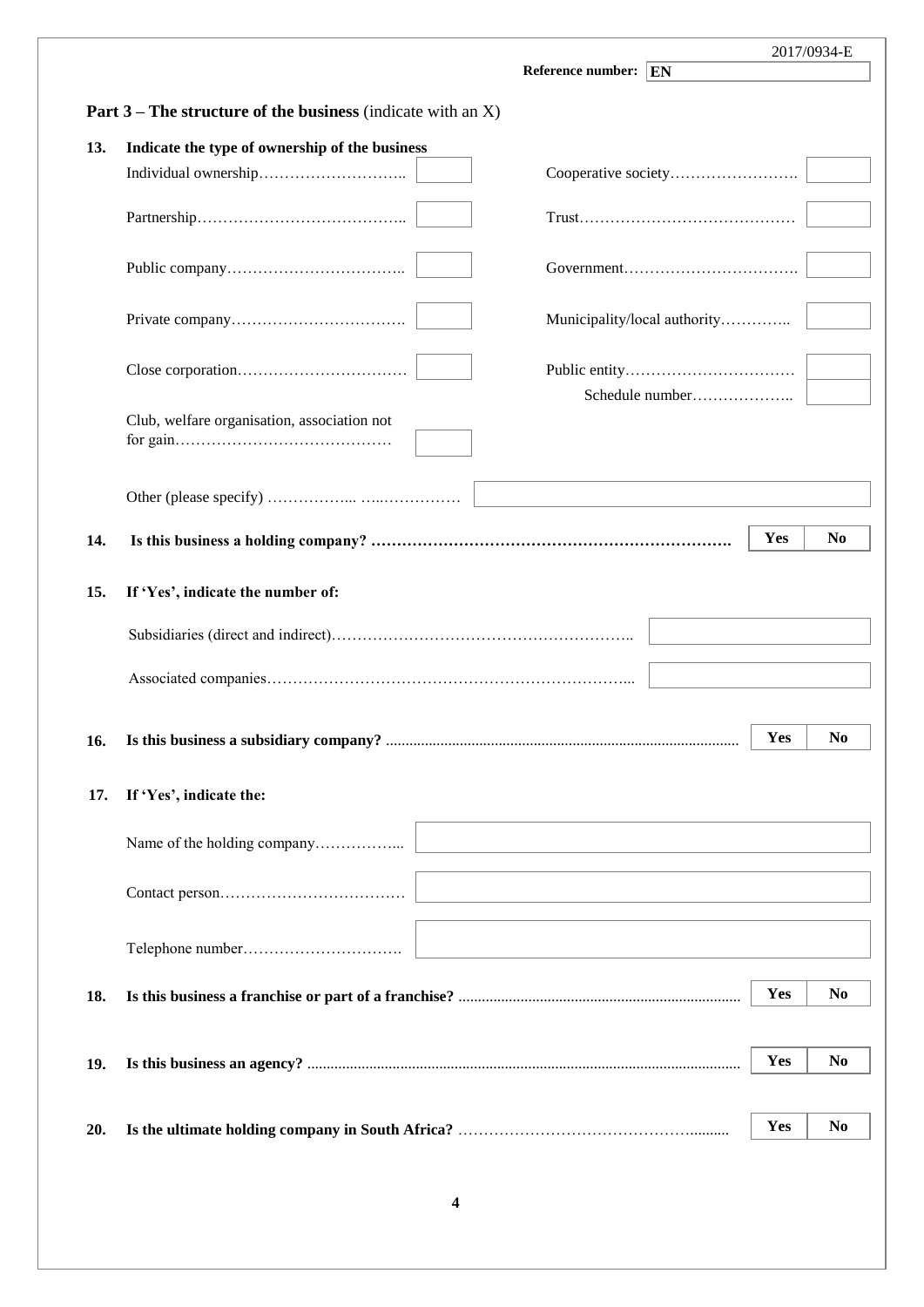|                                                                                                                                                                                                                                                     | Reference number: EN                    |
|-----------------------------------------------------------------------------------------------------------------------------------------------------------------------------------------------------------------------------------------------------|-----------------------------------------|
| Part 4 – Industrial classification of the business                                                                                                                                                                                                  |                                         |
| a) Indicate (with an X in the first block) the industry best describing the main activity from which the business<br>derives its income.<br>Note: If there is more than one main activity, please indicate the percentage split in the second block |                                         |
| Agriculture, hunting, forestry and fishing (1)                                                                                                                                                                                                      | %<br>Mining and quarrying (2)           |
|                                                                                                                                                                                                                                                     | Electricity, gas and water supply (4)   |
|                                                                                                                                                                                                                                                     |                                         |
|                                                                                                                                                                                                                                                     |                                         |
| Land<br>Water<br>Air<br>Support                                                                                                                                                                                                                     |                                         |
| Post and telecommunication (75)                                                                                                                                                                                                                     | Hotels and restaurants (64)             |
| Financial intermediation, insurance, real                                                                                                                                                                                                           | Community, social and personal services |
| estate and business services (8)                                                                                                                                                                                                                    |                                         |
| Private households, exterritorial organisations, representatives of foreign governments and other activities                                                                                                                                        |                                         |
| Describe the <b>main activity</b> as clearly as possible in the space provided below (e.g. diamond mining instead of only<br>mining; construction of homes; wholesale or retail trade of pharmaceuticals. If your activities include mining or      |                                         |
| manufacturing, describe the processes involved and the materials used).                                                                                                                                                                             |                                         |
|                                                                                                                                                                                                                                                     |                                         |
|                                                                                                                                                                                                                                                     |                                         |
|                                                                                                                                                                                                                                                     |                                         |
|                                                                                                                                                                                                                                                     |                                         |
| b) Indicate (with an X in the first block) the industry best describing the secondary activities (including all                                                                                                                                     |                                         |
| other additional activities apart from your main activity).<br>Note: If there is more than one secondary activity, please indicate the percentage split in the second block                                                                         |                                         |
| Agriculture, hunting, forestry and fishing (1)                                                                                                                                                                                                      | %                                       |
|                                                                                                                                                                                                                                                     | Electricity, gas and water supply $(4)$ |
|                                                                                                                                                                                                                                                     |                                         |
|                                                                                                                                                                                                                                                     |                                         |
| Water<br>Land<br>Air<br>Support                                                                                                                                                                                                                     |                                         |
| Post and telecommunication (75)                                                                                                                                                                                                                     | Hotels and restaurants (64)             |
| Financial intermediation, insurance, real                                                                                                                                                                                                           | Community, social and personal services |
| estate and business services (8)                                                                                                                                                                                                                    |                                         |
| Private households, exterritorial organisations, representatives of foreign governments and other activities                                                                                                                                        |                                         |
| Describe the <b>secondary activities</b> as clearly as possible in the space provided below (e.g. diamond mining instead of<br>only mining; construction of homes; wholesale or retail trade of pharmaceuticals. If your activities include mining  |                                         |
| or manufacturing, describe the processes involved and the materials used).                                                                                                                                                                          |                                         |
|                                                                                                                                                                                                                                                     |                                         |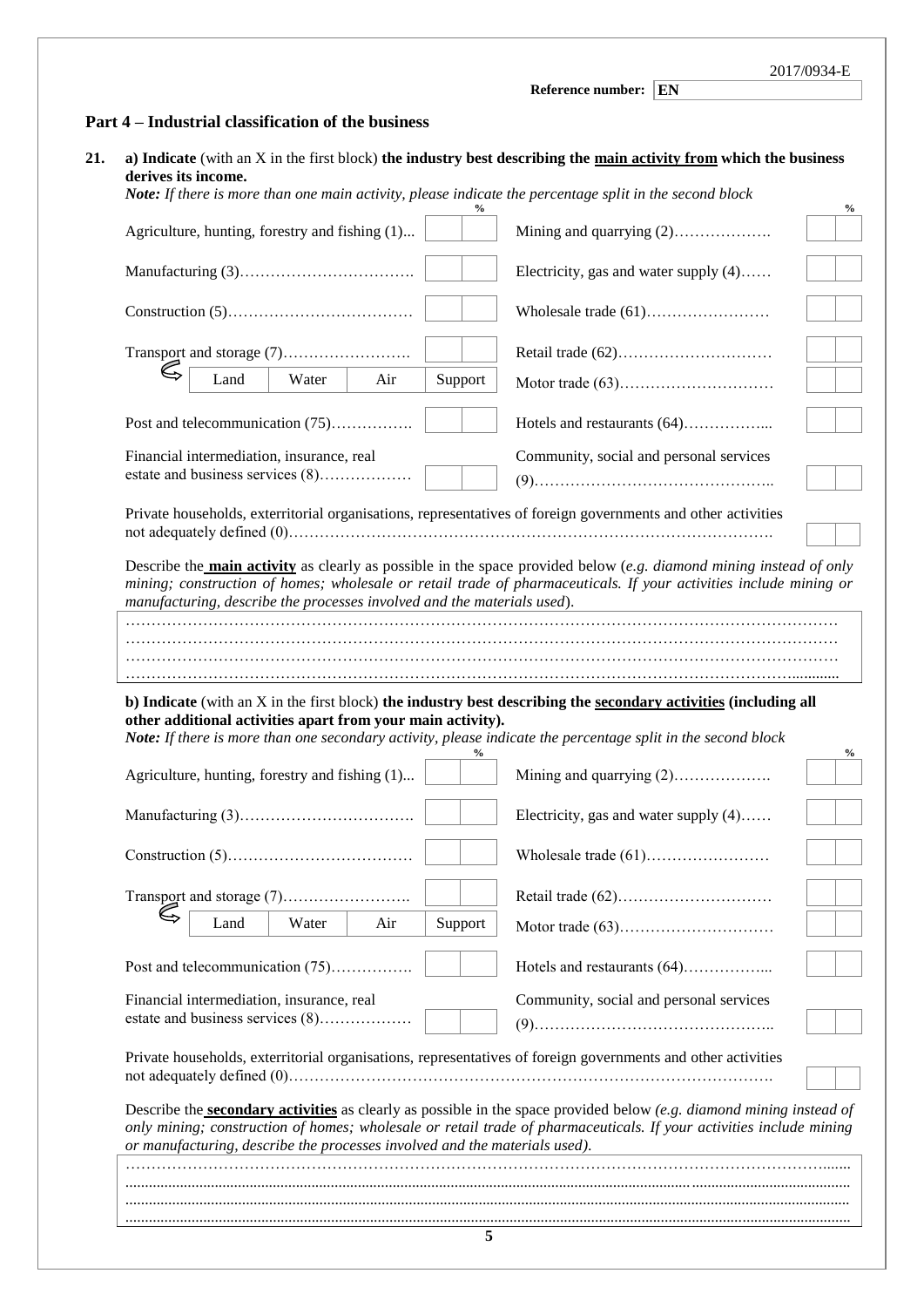|     | 2017/0934-E<br>Reference number: EN<br>Section B: Details of the business at branch level                           |  |
|-----|---------------------------------------------------------------------------------------------------------------------|--|
|     | Part 5 – Information of the activities of this business at branch level                                             |  |
| 22. | Indicate the number of branches/physical locations, including the Head Office, from which this business<br>operates |  |
|     |                                                                                                                     |  |

**23. If the business has MORE THAN ONE branch/physical location as indicated in Question 22 above, please provide information at individual branch/physical location level in the table below**

*Note: If the business has more branches/physical locations than the space provided, duplicate this page to accommodate all the branches/physical locations. If this information already exists in any format, please attach it to the completed questionnaire.*

| <b>Information required</b>                                                                                 | <b>Head Office</b> | <b>Branch 1</b> | <b>Branch 2</b> | <b>Branch 3</b> |
|-------------------------------------------------------------------------------------------------------------|--------------------|-----------------|-----------------|-----------------|
| <b>Branch name/</b><br><b>Farming unit</b><br>identifier                                                    |                    |                 |                 |                 |
| VAT number                                                                                                  |                    |                 |                 |                 |
| <b>Postal address</b>                                                                                       |                    |                 |                 |                 |
| <b>Physical address</b>                                                                                     |                    |                 |                 |                 |
| Description of the<br>main activity from<br>which the branch/<br>farming unit derives<br>most if its income |                    |                 |                 |                 |
| Description of all the<br>secondary activities<br>apart from the main<br>activity                           |                    |                 |                 |                 |
| Turnover (Rand)                                                                                             | ,00                | ,00             | ,00             | ,00             |
| <b>Number of employees</b>                                                                                  |                    |                 |                 |                 |
| <b>Salaries and wages</b><br>(Rand)                                                                         | ,00                | ,00             | ,00             | ,00             |
| <b>Hectares of land</b><br>owned or leased for<br>agricultural purposes                                     |                    |                 |                 |                 |
| Number of rooms/<br>stay units/camping<br>sites available for<br>accommodation                              |                    |                 |                 |                 |

*We thank you for completing this questionnaire. Stats SA recommends that you keep a copy of the questionnaire in case of a query.*